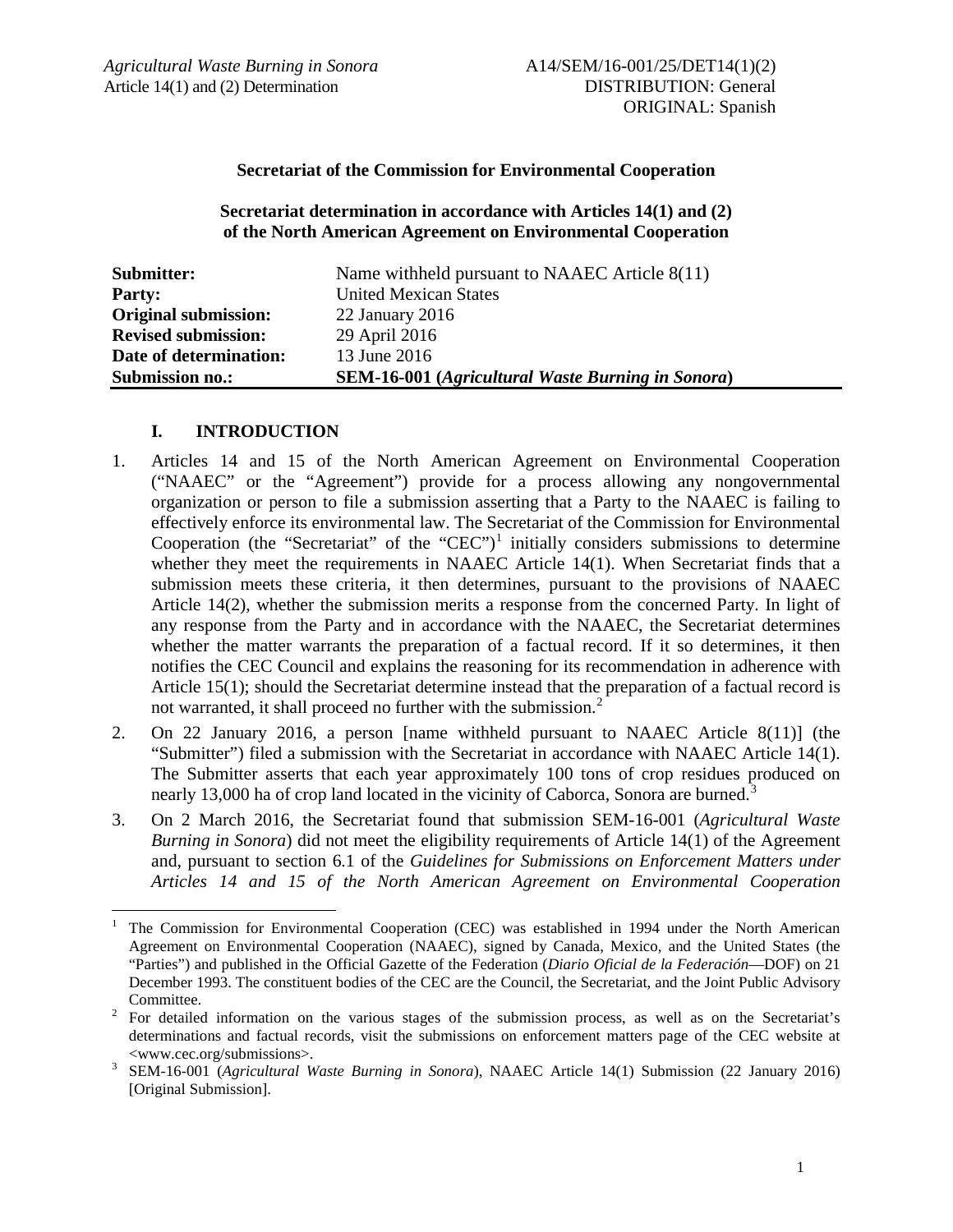("Guidelines"), $4$  notified the Submitter that he had 60 working days in which to file a submission that met all the requirements of NAAEC Article  $14(1)$ .<sup>[5](#page-1-1)</sup>

- 4. On 29 April 2016, the Submitter timely filed a revised submission with the Secretariat detailing his assertions and presenting additional information in response to the deficiencies noted by the Secretariat.<sup>[6](#page-1-2)</sup> The revised submission includes additional information about the environmental law cited in the original submission, includes communication of the matter to the relevant authorities and provides additional facts related to his assertions. In it, the Submitter further asserts that the municipal authority is not monitoring air quality and that it is therefore impossible to determine action measures;<sup>[7](#page-1-3)</sup> that the open-air burning of asparagus stems in the municipality of Caborca, Sonora is causing a negative impact on air quality;<sup>[8](#page-1-4)</sup> that the municipal authorities are not taking the measures necessary to prevent and control environmental contingencies;<sup>[9](#page-1-5)</sup> that open-air burning permits have not been issued;<sup>[10](#page-1-6)</sup> that the burning should be prohibited due to the human health harms it is causing;<sup>[11](#page-1-7)</sup> that the specifications of NOM-015-Semarnat/Sagarpa-2007 are not being applied, $^{12}$  $^{12}$  $^{12}$  and that the hours established for the burning of crop residues are not being observed.<sup>[13](#page-1-9)</sup>
- 5. The Secretariat has found that revised submission SEM-16-001 (*Agricultural Waste Burning in Sonora*) now meets all the eligibility requirements of Article 14(1) and, with reference to the criteria of Article 14(2), warrants requesting a response from the Government of Mexico, for the reasons set out in this determination.

# **II. ANALYSIS**

6. Article 14 of the NAAEC authorizes the Secretariat to consider submissions from any nongovernmental organization or person asserting that a Party to the NAAEC is failing to effectively enforce its environmental law. As stated by the Secretariat in prior determinations made under NAAEC Article 14(1), this article is not intended to be an "insurmountable

<span id="page-1-0"></span> <sup>4</sup> *Guidelines for Submissions on Enforcement Matters under Articles 14 and 15 of the North American Agreement*  on Environmental Cooperation, online at  $\langle$ www.cec.org/guidelines> (viewed 2 November 2015) [Guidelines].<br><sup>5</sup> SEM-16-001 (*Agricultural Waste Burning in Sonora*), Article 14(1) Determination (2 March 2016) [Article 14(1)

<span id="page-1-1"></span>Determination]. <sup>6</sup> SEM-16-001 (*Agricultural Waste Burning in Sonora*), Article 14(1) Submission (29 April 2016) [Revised

<span id="page-1-2"></span>Submission].<br><sup>7</sup> Revised Submission, at 1: "this being an obligation of the municipality and farmers in regard to air quality, ...

<span id="page-1-3"></span>they are nonetheless failing to measure air quality (arts. 144, 146, and 172) and it is therefore impossible to know

<span id="page-1-4"></span>the extent to which the maximum allowable limits are being exceeded."<br>*Ibid*: "open-air burning (art. 151), which includes the prohibition on open-air burning, which can cause environmental instability or have an impact on air quality, as is in fact happening." <sup>9</sup> *Ibid*: "the necessary measures are not being taken to prevent and control air pollution (art. 167), and as this article

<span id="page-1-5"></span>states, the department … must take the necessary measures to prevent and control environmental contingencies

<span id="page-1-6"></span>that affect the population."<br><sup>10</sup> *Ibid*: "when we asked to see the permits for previous years and 2015, to ascertain whether the standard was being

<span id="page-1-7"></span>complied with, I was informed in these very words that no one had ever applied for such permits."<br><sup>11</sup> *Ibid.*, at 2: "which burning should be prohibited (art. 170), since, as we have stated ... much of the population<br>comp

<span id="page-1-8"></span><sup>&</sup>lt;sup>12</sup> *Ibid*: "attached is NOM 015 ... the document on which its statements [sic] are based, as well as its conduct in allowing continued indiscriminate burning ... in violation of its own precepts."

<span id="page-1-9"></span><sup>&</sup>lt;sup>13</sup> *Ibid*: "in points 2.4.3 [of NOM-015-Semarnat/Sagarpa-2007] in regard to hours, since these are not being observed."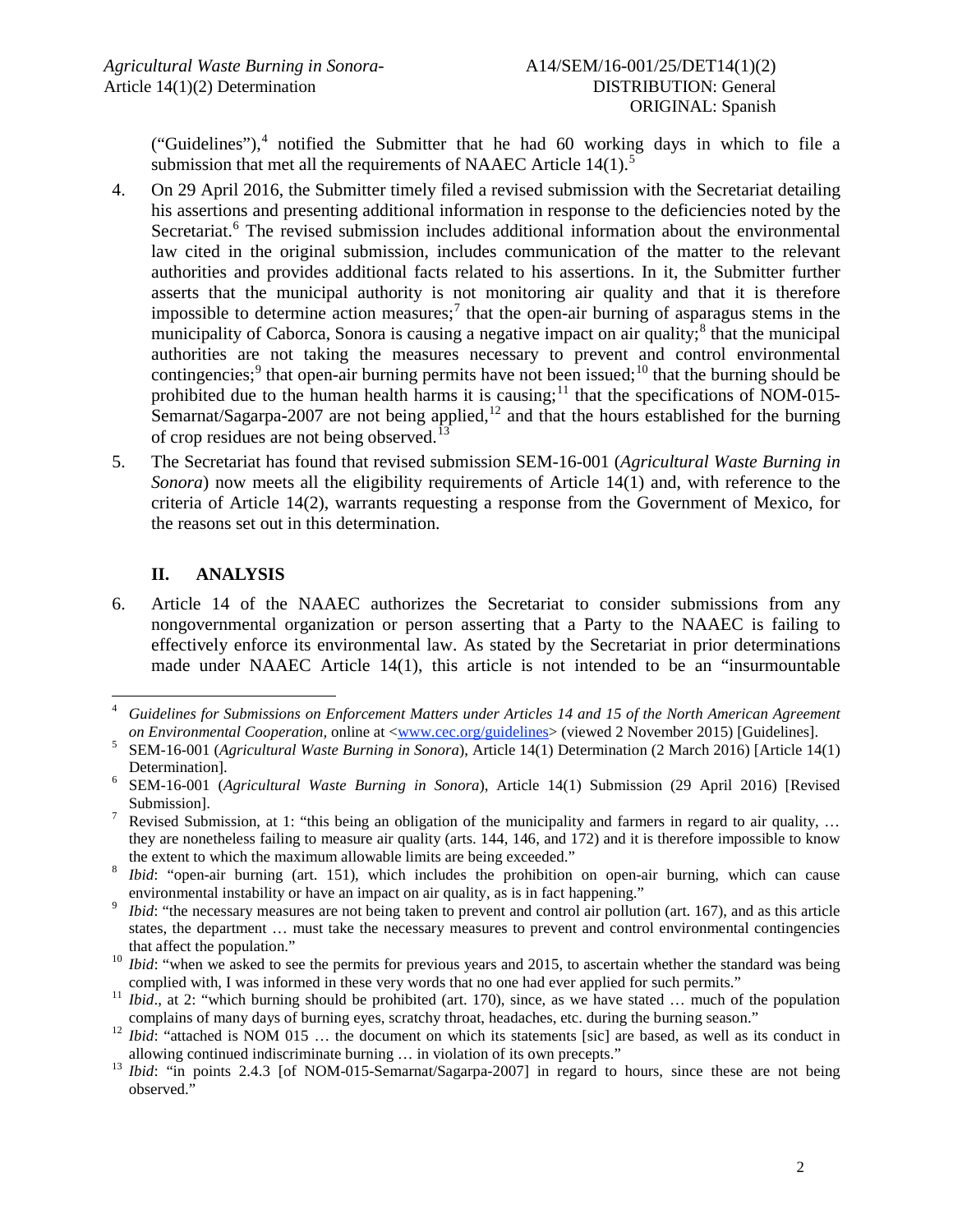screening device".<sup>[14](#page-2-0)</sup> The Secretariat reviewed the submission in question with that perspective in mind.

### **A Opening paragraph of Article 14(1)**

- 7. In our Article 14(1) determination of 2 March 2016, the Secretariat found that the original submission contained sufficient information to contact the Submitter, who is a resident of North America, and that there is no information in the submission on the basis of which to conclude that the Submitter is part of the government of his country or is under its direction.<sup>[15](#page-2-1)</sup> With respect to whether Mexico is failing to effectively enforce its environmental law, the Secretariat found "that not all provisions cited in the submission qualify for analysis, and that in some cases a clarification by the Submitter is necessary. The Secretariat further identified several provisions that, while not expressly referenced in the submission, are marked in the documentation forwarded by the Submitter."[16](#page-2-2)
- 8. The revised submission asserts that Mexico is failing to effectively enforce Articles 144 (criteria for preventing and controlling air pollution), 146 (powers of the Urban Development and Ecology Department (*Dirección de Desarrollo Urbano y Ecología*)), 150 (prohibition on pollutant emissions in excess of the maximum allowable levels set out in the Mexican Official Standards [NOM]), 151 (general prohibition on open-air burning without a permit), 167 (measures to prevent and control environmental contingencies), 168 (conditions for agricultural burning), 169 (application for open-air burning permit), 170 (prohibition on burning and cancelation of permits), and 172 (air quality monitoring systems) of the Environmental Protection Bylaw (*Reglamento de Equilibrio Ecológico y Protección al Medio Ambiente—* REEPMA) for the municipality of Caborca, Sonora.<sup>[17](#page-2-3)</sup> In addition, the Submitter asserts a failure to effectively enforce NOM-015-Semarnat/Sagarpa-2007,<sup>[18](#page-2-4)</sup> particularly section 4 (provisions for the use of fire), paragraphs 4.1.3 (notice to neighbors concerning the use of fire) and 4.1.14 (sites for monitoring the effects of fire); section 4.2 (content and specifications for the notice on the use of fire); paragraphs 5.1.3 (verification of burning method), and 5.1.5 (ecosystemic justification for the use of fire); section 5.2 (specifications for the use of fire on agricultural land), paragraph 5.2.2 (training in the use of fire); sections 7 (observance of the standard) and 7.4 (sanctions), as well as the provisions of part III, paragraphs 2.4.3 (burning hours) and 2.4.6 (management of smoke dispersal) of the technical appendix on the application of the burning methods set out in NOM-015. $^{19}$  $^{19}$  $^{19}$

<span id="page-2-6"></span><span id="page-2-0"></span><sup>&</sup>lt;sup>14</sup> See: SEM-97-005 (*Biodiversity*), Article 14(1) Determination (26 May 1998), and SEM-98-003 (*Great Lakes*), Article 14(1) and (2) Determination (8 September 1999).

<span id="page-2-3"></span><span id="page-2-2"></span>

<span id="page-2-1"></span><sup>&</sup>lt;sup>15</sup> Article 14(1) Determination, §7.<br><sup>16</sup> *Ibid.* § 8.<br><sup>17</sup> Environmental Protection Bylaw (*Reglamento de Equilibrio Ecológico y Protección al Medio Ambiente*), published in the Official Gazette of the State of Sonora, vol. CXCIII, no. 14, section II (17 February 2014), online at  $\langle \frac{\text{http://go.gl/RfMpHJ}}{\text{http://go.gl/RfMpHJ}} \rangle$  (viewed 5 May 2016).

<span id="page-2-4"></span><sup>&</sup>lt;sup>18</sup> NOM-015-Semarnat/Sagarpa-2007, *Establishing technical specifications for fire use methods on forested and agricultural land* [NOM-015], published in the DOF on 16 January 2009.

<span id="page-2-5"></span><sup>19</sup> Although the Submitter did not cite verbatim the technical appendix detailing the burning methods set out in the standard, it is clear that he is making reference to part III of that appendix—paragraphs 2.4.3 and 2.4.6, cited in the submission—when he mentions burning hours and refers to smoke management.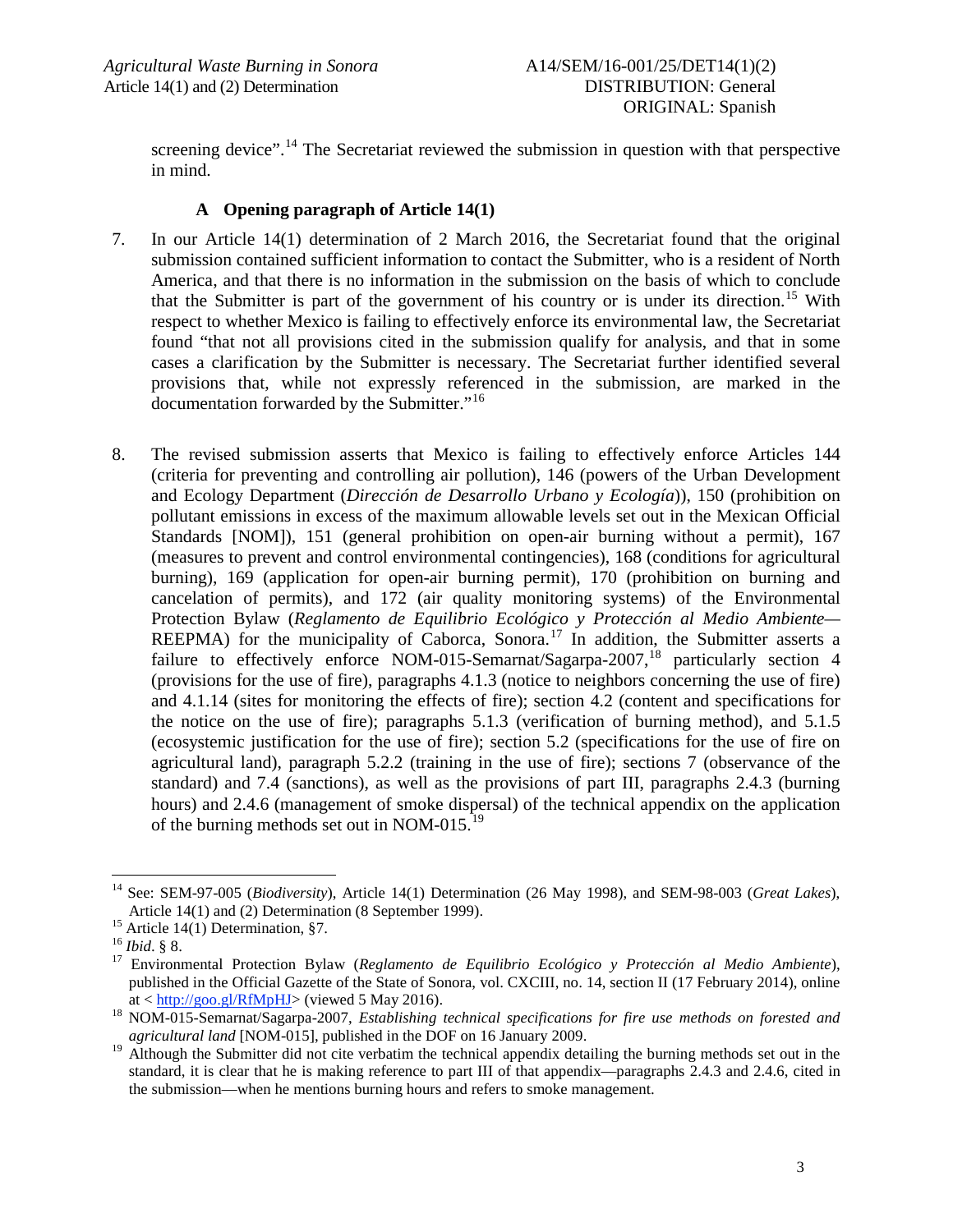9. The Secretariat now finds that the cited REEPMA provisions indeed qualify as environmental law under NAAEC Article 45(2)(a)(i), since their primary purpose is the protection of the environment through "the prevention, abatement or control of the release … of pollutants or environmental contaminants."<sup>[20](#page-3-0)</sup> A response from Mexico may address how these provisions are implemented with respect to the burning of crop residues in Caborca, Sonora.

# **B NAAEC Article 14(1)**

10. In our determination of 2 March 2016, the Secretariat indicated that the submission satisfies Article 14(1)(a), (b), (d), , and (f) criteria but did not meet criteria (c) and (e) . In relation to these two paragraphs of Article 14(1), the following analysis is now presented based on the additional information contained in the revised submission.

*c) [Whether the submission] provides sufficient information to allow the Secretariat to review the submission, including any documentary evidence on which the submission may be based;*

- 11. In addition to the documents included in the original submission,  $2^1$  the revised submission contains photographs showing air emissions presumably deriving from the burning of crop residues, and the alleged air quality conditions in Caborca, Sonora.
- 12. Attached to the submission is a copy of an administrative order issued by the Office of the Federal Attorney for Environmental Protection (*Procuraduría Federal de Protección al Ambiente—*Profepa) that cites verbatim a complaint filed by the Submitter asserting that:

each year more than 13,000 ha of asparagus is burned in the Caborca agricultural region, causing the emission of large quantities of  $CO<sub>2</sub>$  and  $M<sub>10</sub>$  [*sic*] particles, which are highly harmful to human health and the environment, among other things.<sup>[22](#page-3-2)</sup>

13. The Secretariat now finds that the revised submission contains sufficient information to allow the Secretariat to review it and therefore satisfies Article 14(1)(c).

*e) [Whether the submission] indicates that the matter has been communicated in writing to the relevant authorities of the Party and indicates the Party's response, if any;*

14. In addition to the documentation included in the original submission,  $2^3$  the revised submission includes a complaint dated 3 January 2014 filed by "residents of Caborca and nearby villages" asserting that asparagus residues are burned in the municipality, $^{24}$  $^{24}$  $^{24}$  as well as an administrative decision issued by Profepa on 2 December 2015 concluding that, pursuant to Articles 115 and 124 of the Political Constitution of the United Mexican States and Articles 6, 7, and 8 of the Mexican Environmental Protection Act (*Ley General del Equilibrio Ecológico y la Protección al Ambiente—*LGEEPA), it is the responsibility of the Office of the Environmental Attorney of the State of Sonora (*Procuraduría Ambiental del Estado de Sonora—*Proaes) and the municipal council of Caborca to address the matter,<sup>[25](#page-3-5)</sup> and it is stated that the complaint is to be referred to Proaes. The revised submission includes the document in which Profepa notifies the Submitter

<span id="page-3-2"></span><span id="page-3-1"></span>

<span id="page-3-0"></span><sup>&</sup>lt;sup>20</sup> See NAAEC Article 45(2)(a).<br><sup>21</sup> For a description of these documents, see Article 14(1) Determination, §§15-19.<br><sup>22</sup> Profepa, "Acuerdo de conclusión por incompetencia en el expediente no. PFPA/32.7/2C.28.4.1/0016-15

<span id="page-3-4"></span><span id="page-3-3"></span>Atticle 14(1) Determination, §23.<br>
<sup>24</sup> Profepa, "Sistema de administración de denuncias realizadas por Internet," Federal Attorney for Environmental<br>
Protection (3 January 2014).

<span id="page-3-5"></span><sup>&</sup>lt;sup>25</sup> Profepa, "Acuerdo de conclusión por incompetencia...," note 21 *supra*.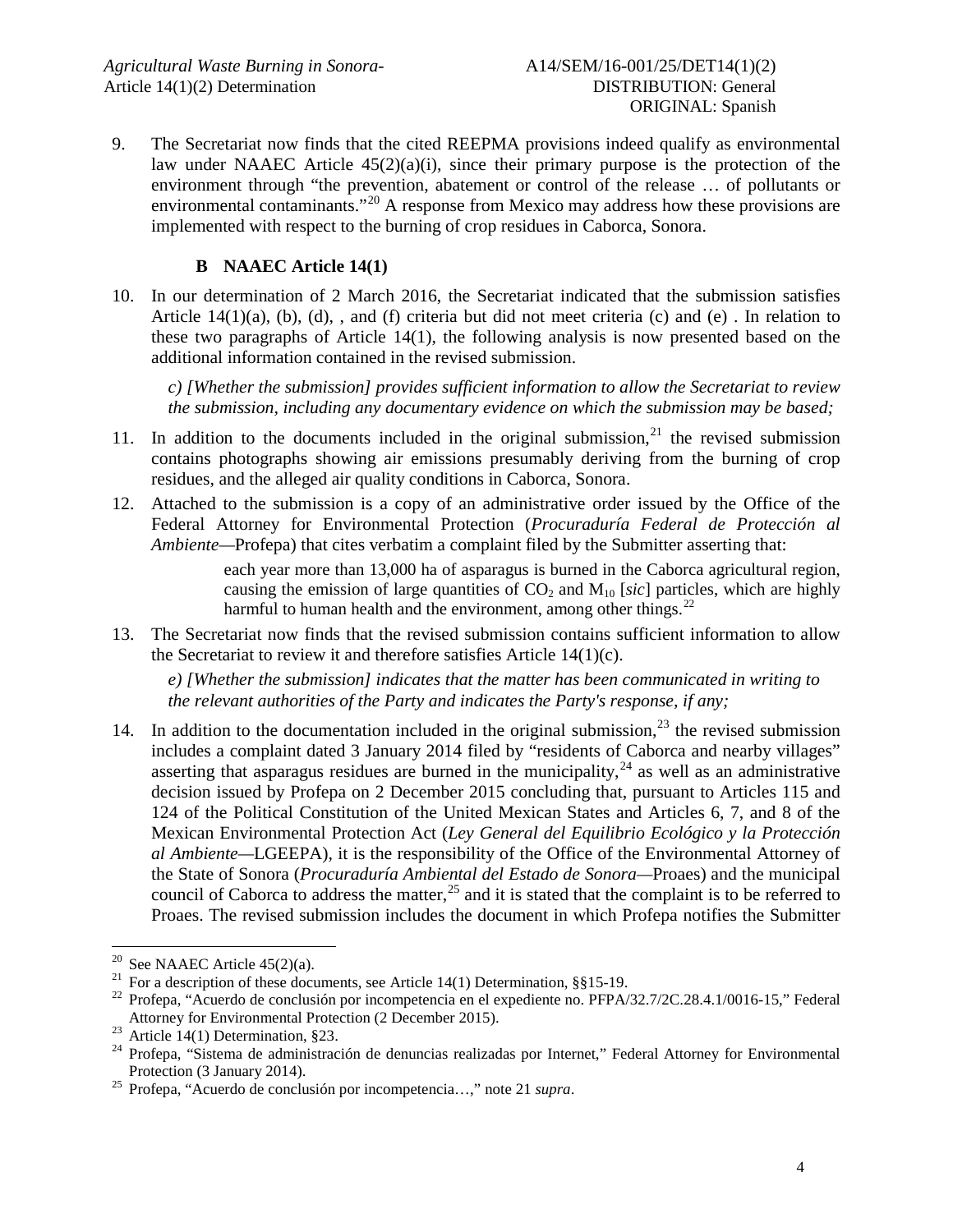of the decision to refer the matter to Proaes and the municipal council of Caborca, Sonora.<sup>[26](#page-4-0)</sup> as well as a letter to the Urban Development and Ecology Department of Caborca requesting information on permits for burning of asparagus stems.<sup>[27](#page-4-1)</sup>

- 15. The Secretariat now finds that the submission meets the requirement of having communicated the matter to the relevant authorities of the Party.
- 16. Having found that the revised submission does in fact meet all the requirements of NAAEC Article 14(1), the Secretariat continues its analysis in order to determine whether the submission merits requesting a response from the Party pursuant to Article 14(2) NAAEC.

# **C NAAEC Article 14(2)**

*a) Whether the submission alleges harm to the person or organization making the submission;*

- 17. The Submitter asserts that the burning of crop residues is causing harm to health and the environment,<sup>[28](#page-4-2)</sup> and that the population is affected when such burning is carried out.<sup>[29](#page-4-3)</sup> In the information attached to the submission it is asserted that the public health impacts of burning crop residues are "worrying," since the burning generally takes place in populated areas. It is also stated that due to the seasonality of these activities, very high concentrations of pollutants are the result.<sup>[30](#page-4-4)</sup> It is further stated that these are non-point sources and that burning is generally carried out over extensive areas.<sup>[31](#page-4-5)</sup> Finally, it is maintained that the conditions under which the burning takes place may involve the presence of pesticides.<sup>[32](#page-4-6)</sup> The Submitter asserts that the harm to health and the environment is due to the failure to enforce the environmental law cited in the submission.<sup>[33](#page-4-7)</sup>
- 18. The Secretariat finds that the harm asserted in the submission is a consequence of the alleged failure to effectively enforce the environmental law and, pursuant to section 7.4 of the Guidelines, finds that the submission meets this criterion.

*b) Whether the submission, alone or in combination with other submissions, raises matters whose further study in this process would advance the goals of this Agreement;*

19. The submission centers around the negative impacts arising from the alleged failure to enforce the environmental law during the burning of crop residues in Caborca, Sonora. The Secretariat finds that submission SEM-16-001 (*Agricultural Waste Burning in Sonora*) raises matters whose further study in this process would advance the goals of the NAAEC, specifically Article 1(a), (b), (c), (f), (g), and (h).  $34$ 

<span id="page-4-0"></span>Profepa, "Notificación al denunciante por incompetencia en el expediente no. PFPA/32.7/2C.28.4.1/0016-15,"<br>Federal Attorney for Environmental Protection (2 December 2015).

<span id="page-4-1"></span><sup>&</sup>lt;sup>27</sup> Sonora Transparente, A.C., letter to Urban Development and Ecology Department (10 December 2015).<br><sup>28</sup> Revised Submission, at 1; see note 8 *supra*.<br><sup>29</sup> Ibid., at 2; see note 11 *supra*.<br><sup>30</sup> CEC, *Burning Agricultu* 

<span id="page-4-2"></span>

<span id="page-4-3"></span>

<span id="page-4-4"></span>

<span id="page-4-6"></span><span id="page-4-5"></span>

<span id="page-4-7"></span>

<sup>2014),</sup> at 1-2.<br><sup>31</sup> *Ibid.*<br><sup>32</sup> *Ibid.* 33 Revised Submission; see notes 9 and 11 *supra*.<br><sup>34</sup> NAAEC Article 1:

<span id="page-4-8"></span>

The objectives of this Agreement are to: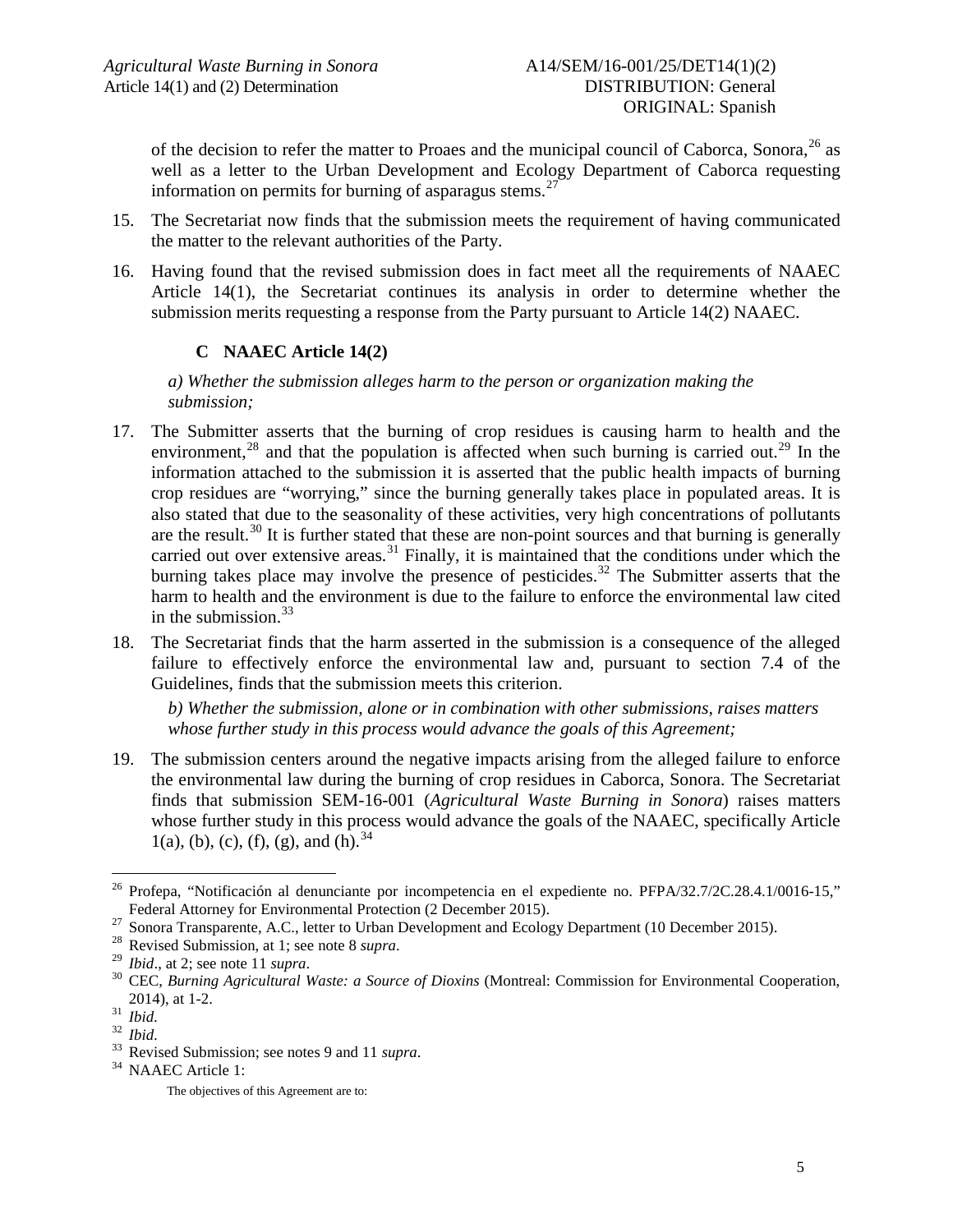*c) Whether private remedies available under the Party's law have been pursued;*

- 20. The Secretariat finds that the Submitter and others have taken reasonable steps by filing complaints with Profepa. In addition, with reference to section 7.5 of the Guidelines, the Secretariat finds that requesting a response from the Government of Mexico does not duplicate efforts or interfere with the processing of the complaints filed, especially since, at least in one case, Profepa found that it lacked jurisdiction to hear the complaint and, in the case of Proaes, there is no information indicating that this government agency is implementing enforcement measures under NAAEC Article  $45(3)(a)$ .<sup>[35](#page-5-0)</sup>
- 21. A response from the Government of Mexico could shed light on remedies pursued in relation to the burning of crop residues in Caborca, Sonora and, in any case, on the procedural status of these remedies.

*d) Whether the submission is drawn exclusively from mass media reports.*

- 22. While the Submitter attaches various press releases indicating that the burning of crop residues in Caborca, Sonora, is a matter of concern in the locality, [36](#page-5-1) the Secretariat does not find that the submission is based primarily on news published in the media, but rather on the facts cited by the Submitter, which is evident from a perusal of the information presented in the appendices to both the original submission and the revised submission.
- 23. The Secretariat therefore finds that the submission meets the criterion of NAAEC Article  $14(2)(d)$ .

- a) foster the protection and improvement of the environment in the territories of the Parties for the well-being of present and future generations;
- b) promote sustainable development based on cooperation and mutually supportive environmental and economic policies;
- c) increase cooperation between the Parties to better conserve, protect, and enhance the environment, including wild flora and fauna;
- … f) strengthen cooperation on the development and improvement of environmental laws, regulations, procedures, policies and practices;
- g) enhance compliance with, and enforcement of, environmental laws and regulations;
- h) promote transparency and public participation in the development of environmental laws, regulations and policies;

<span id="page-5-0"></span> $35$  NAAEC Article 45(3):

For purposes of Article 14(3), "judicial or administrative proceeding" means:

- a) a domestic judicial, quasi-judicial or administrative action pursued by the Party in a timely fashion and in accordance with its law. Such actions comprise: mediation; arbitration; the process of issuing a license, permit, or authorization; seeking an assurance of voluntary compliance or a compliance agreement; seeking sanctions or remedies in an administrative or judicial forum; and the process of issuing an administrative order; and… <sup>36</sup> Revised Submission, at 2.
- <span id="page-5-1"></span>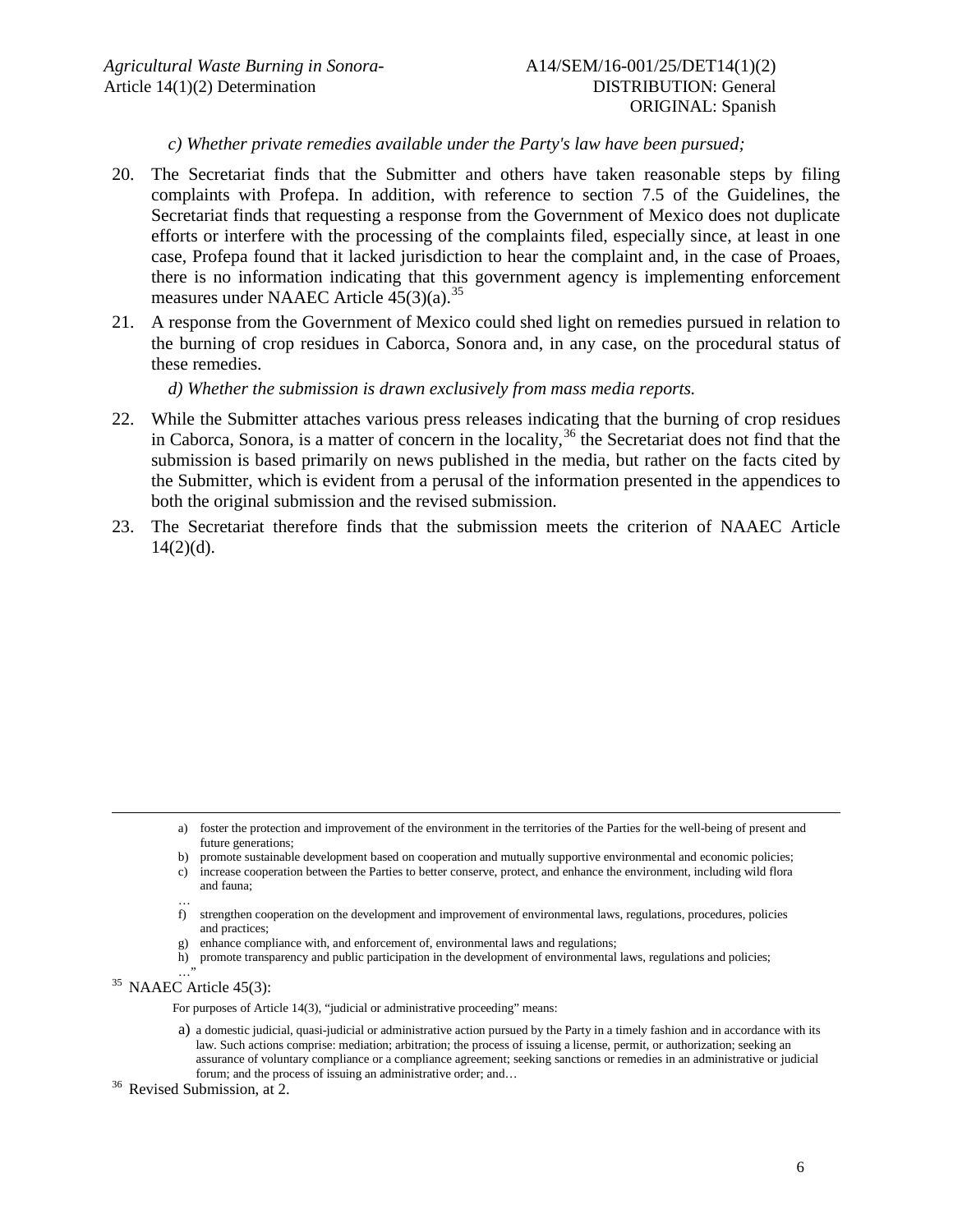### **III. DETERMINATION**

- 24. For the reasons set out herein, the Secretariat finds that submission SEM-16-001 (*Agricultural Waste Burning in Sonora*) satisfies the eligibility requirements of NAAEC Article 14(1) and, in conformity with Article 14(2), that a response from the Government of Mexico is warranted in regard to the assertions in the submission relating to the effective enforcement of the following provisions:
	- i. REEPMA Articles 144, 146, and 172 in relation to the implementation of air quality measurement systems and the corresponding action measures;<sup>[37](#page-6-0)</sup>
	- ii. REEPMA Article 151 in regard to the prohibition on emitting contaminants in excess of the maximum allowable levels applicable to the burning of crop residues (if such provisions in fact exist):  $38$
	- iii. REEPMA Article 167 in regard to the implementation of the measures necessary to prevent and control air pollution-related environmental contingencies;<sup>[39](#page-6-2)</sup>
	- iv. REEPMA Articles 168 and 169 in reference to the issuance of the permits corresponding to the burning of crop residues;<sup>[40](#page-6-3)</sup>
	- v. REEPMA Article 170 in relation to alleged public health alteration, harm, or nuisance during the open-air burning;<sup>[41](#page-6-4)</sup>
	- vi. NOM-015-Semarnat/Sagarpa-2007, in regard to the implementation of the specifications set out in sections and paragraphs 4.0, 4.1.3, 4.1.14, 4.2, 5.1.3, 5.1.5, 5.2, 5.2.2, 7, and 7.4, $^{42}$  $^{42}$  $^{42}$  as well as in part III paragraphs 2.4.3 and 2.4.6 of the technical appendix on the application of the burning methods described in NOM-015. $^{43}$  $^{43}$  $^{43}$
- 25. Pursuant to the provisions of NAAEC Article 14(3), the Party may provide a response to the submission within the 30 working days following the receipt of this determination, or, by **25 July 2016**. In exceptional circumstances, the Party may notify the Secretariat in writing of the extension of this period to 60 working days from the date of this determination, or **5 September 2016**.

<span id="page-6-3"></span><span id="page-6-2"></span>

<span id="page-6-1"></span><span id="page-6-0"></span><sup>&</sup>lt;sup>37</sup> *Ibid.*, at 1; see note 7 *supra*.<br><sup>38</sup> *Ibid*; see note 8 *supra*.<br><sup>39</sup> *Ibid*; see note 9 *supra*.<br><sup>40</sup> *Ibid:* "... unauthorized open-air combustion (art. 168 and 169) ... when we asked to see the permits for prev years and 2015, to ascertain whether the standard was being complied with, I was informed in these very words

<span id="page-6-4"></span>

<span id="page-6-6"></span><span id="page-6-5"></span>

that no one had ever applied for such permits."<br><sup>41</sup> *Ibid.*, at 2; see note 11 *supra*.<br><sup>42</sup> *Ibid*; see note 12 *supra*.<br><sup>43</sup> On the citation of the technical appendix, see note [19](#page-2-6) *supra*.